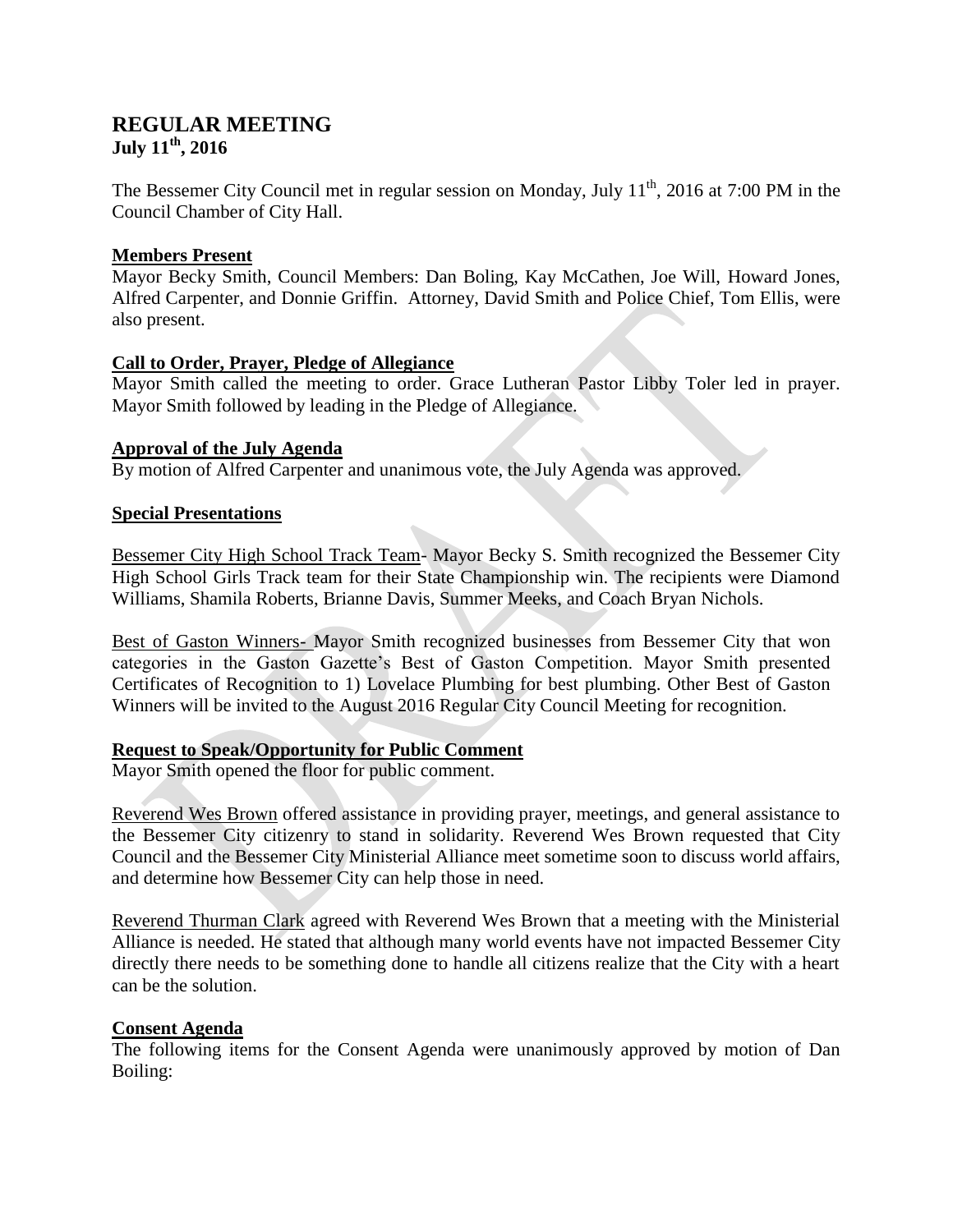- a. Approval of Minutes: Regular Meeting Minutes of May 9th, 2016 Work Session Meeting Minutes of May  $31<sup>st</sup>$ , 2016.
- b. Ratify Proclamation-Telephone Poll: To ratify the naming of the community center-voting in favor including Joe Will, Kay McCathen, Donnie Griffin, and Alfred Carpenter. Mr. Boiling and Mr. Jones could not be reached during the time of the polling.
- c. Request for Overnight Travel- Economic Development Officer, Joshua Ross, is requesting overnight travel to Sylva, NC to attend the Annual NC Main Street Managers Conference (August 10-12, 2016).

## **Bessemer City Downtown Development Organization:**

The Bessemer City Downtown Development Board Chair, Pamela Gladney, presented the mission and purpose of the board to City Council. Chairperson, Pamela Gladney further expressed a concern that more involvement from the citizenry is needed. Gladney invited all City Council members and the audience to join the Monday monthly morning meetings at 9:30 AM. The Chairperson also reported that there are some up and coming opportunities for the board to experience some professional development.

#### **Demolition Ordinance: 207 W. Lee Avenue**

Deputy Code Enforcement Officer, David Taylor, presented information to Mayor Smith and City Council about the condition of the property located at 207 W. Lee Avenue. Discussion was held amongst Council and staff.

Joe Will made a motion to adopt the demolition ordinance. The vote was unanimous. A copy of the demolition ordinance is available at City Hall.

# **Demolition Ordinance: 604 S. 12th Street**

Deputy Code Enforcement Officer, David Taylor, presented information to Mayor Smith and City Council about the condition of the property located at  $604$  S.  $12<sup>th</sup>$  Street. Discussion was held amongst Council and staff.

Howard Jones made a motion to adopt the demolition ordinance. The vote was unanimous. A copy of the demolition ordinance is available at City Hall.

#### **City Manager's Report**

Chief Tom Ellis was present and presented the City Manager, James Inman's, report. Chief Ellis requested that City Council create a public hearing for the Tobacco Free, Smoke Free Ordinance. By motion of Donnie Griffin and unanimous vote the public hearing was set for Monday, August  $8<sup>th</sup>$ , 2016 at 7:00pm. This notice will be advertised.

#### **City Council General Discussion**

Mayor Smith opened the floor for Council general discussion. The Mayor led the conversation with thanking the Police Department and Fire Department for a great job in handling the outages due to the storm. City Councilwoman Kay McCathen had a concern that WastePro's trash service had missed some residents by Highway 161. City Councilman Joe Will commended the